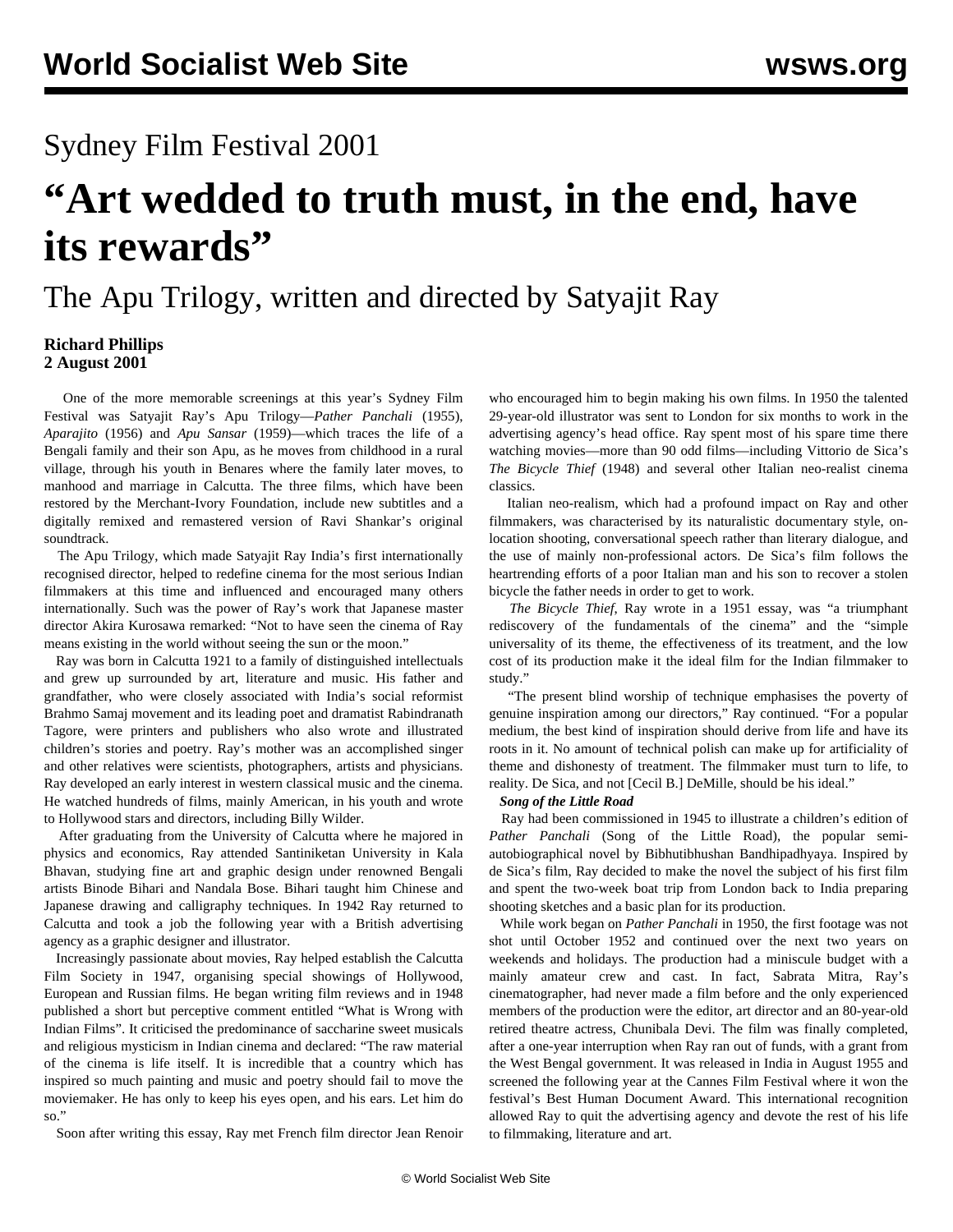*Pather Panchali*, which is set in the early 1900s, has a relatively simple plot. In fact, the film largely consists of a series of short, looselyconnected vignettes tracing out the life and times of a poor Brahmin family in rural Bengal and the birth and childhood of their only son Apu. Head of the family, Harihar (Kanu Banerji), who dreams of being a poet, has brought Sarbajaya (Karuna Banerji), his pregnant wife, and Durga (Uma Das Gupta), his daughter, from Benares back to the ancestral rural home. The young family also takes care of an aged aunt, Indir Thakrun (Chunibala Devi).

 The home is in serious disrepair with part of the land having been sold to settle debts. Harihar, who obtains occasional bookkeeping work for a local landlord, is forced to spend long periods away from the family in search of full-time employment. The mischievous Durga steals fruit from orchards, which she gives to Indir, thus creating conflicts with the neighbours and between Sarbajaya and Indir. Blamed for encouraging the young girl, Indir leaves the family but returns following Apu's birth.

 *Pather Panchali* follows the trials and tribulations of this poor family: the first conscious experiences of Apu (Subir Banerji), his early school years and close bond with his sister Durga, and their adventures in the nearby forest and fields. The underlying strength of the film is Ray's unsentimental but intensely artistic exploration of many universal themes. He carefully examines the interaction of life and death, the aged and the young, and makes subtle references to the tensions between rural and city life and how it is being changed by new technology—in this case electricity and the railway.

 In one memorable sequence, which also cuts to the last difficult moments of Indir's life, the children, who have been quarrelling, are playing in fields far from home and come across some high tension electricity pylons. Fascinated by the humming sound of the wires they walk on through long grass, see the smoke of a distant train and then run to the railway tracks. The train, which has previously been an occasional background sound in their lives, is seen in all its power, the hope of a better life beyond their immediate environment. Their quarrels are forgotten in their fascination with the train but on the way back home they stumble across Indir who has collapsed and is dying in the woods.

 *Pather Panchali* has some extraordinarily joyous moments combined with periods of deep sadness, including the death of Indir, and then the tragic loss of Durga, who catches a fever after a dancing in the monsoon rains and dies just before her father's long-awaited return.

 The success of *Pather Panchali* allowed Ray to begin work immediately on *Aparajito* (The Unvanquished), also based on a Bandhipadhyaya novel, which was completed in 1956 and won the Golden Lion award at the 1957 Venice Film Festival. This film is more complex in terms of plot and characterisation compared to *Pather Panchali* and set new standards for Indian cinema actors.

 Set in the 1920s, *Aparajito* begins in the holy city of Benares on the Ganges where the family, still in shock over Durga's death, had moved. Harihar is attempting to maintain Sarbajaya, his wife, and the 10-year-old Apu (Smaran Ghosal) by reciting Hindu scriptures and selling religious trinkets to pilgrims visiting the holy river. While the family is still poor and Harihar's health is declining, he is happy to be reunited with his wife and son, who is animated and excited about city life. Tragedy strikes, however, when Harihar catches a fever and collapses one day after climbing the steps from the river and dies soon after.

 Having lost her husband and only daughter, Sarbajaya decides to relocate to her uncle's village in Bengal where Apu resumes his education at the local school. The central focus of *Aparajito* is the changing relationship between Apu (now played by Santi Gupta) and his mother. The years go by and Apu wins a scholarship to a Calcutta college and leaves the village. Sarbajaya is proud of her son but concerned about who will care for her in his absence.

The final part of the film alternates between Apu's life with his school

friends in Calcutta and what he considers to be boring vacations in the quiet village with his mother. Apu is unconscious of his mother's loneliness and disdainful of village life. Sarbajaya, who scolds him for not writing to her enough, is torn by her isolation and the recognition that the young man must make his own way in the world. As in *Pather Panchali*, the train is a potent symbol in the film: for Apu it is his lifeline to the outside world; for Sarbajaya it is a vehicle of hope that carries Apu back to the village for his brief vacations.

 Ray produced two films—*Paras Pathar* (The Philosopher's Stone) and *Jalsaghar* (The Music Room) between 1957 and 1959—before deciding to make *Apu Sansur* (The World Apu) the last of the trilogy in 1959. In this film Apu (Soumitra Chatterjee), now in his mid-20s, has given up studying and, although unemployed, harbours hopes of becoming a writer. Living in a small room near the Calcutta railway tracks he is persuaded by an old school friend, Pulu (Swapan Mukherjee), to attend a wedding in the country. The arranged marriage of Aparna, the young bride, however, is cancelled at the last moment after her family discovers that the suitor is mentally retarded. A new groom must be found immediately or, according to tradition, Aparna (Sharmila Tagore) will be cursed for the rest of her life. Apu is asked to be the groom and agrees, despite some initial resistance. The newly married young couple fall in love and move back to Calcutta. Aparna falls pregnant but tragedy strikes when she dies giving birth to the child—a baby boy.

 Angry and confused, Apu blames the baby for his wife's death and refuses to take any responsibility for the child and wanders the countryside in a state of deep despair. Five years later he decides to visit his son. Although his in-laws are bitter and the child rejects him at first, father and son form a bond and Apu resolves to take full care and responsibility of the young boy.

 It is difficult to exaggerate the artistic beauty of the Apu Trilogy, which has some astonishingly poetic and haunting imagery that resonates long after specific details of the films' plots have faded from the one's more immediate memory. Apu and Durga's discovery of the train outside their village or Durga's joyous dance in the first monsoon rains in *Pather Panchali*; Sarbajaya's emotional pain as she tries to come to terms with her son's longer absences from home in *Aparajito*; and the extraordinary intimacy of the newly-married Apu and Aparna in *Apu Sansar*.

 Another one of the many indelible moments in *Apu Sansar* is Apu's interview with the manager of a small factory. The job? Handwriting labels for food jars. The interview concludes and Apu is taken to the workroom and looks into the dark and dirty hellhole. Nothing is said and the camera barely moves. The blank gaze of a worker says more than a thousand words of dialogue, not just about this soul-destroying job, but the system that produces this misery.

 The greatness of these films, however, lie not just in the lyrical cinematography, honesty of the actors' performances and the intense music of Ravi Shankar, but in the universal themes Ray deals with and his underlying optimism. Despite the extraordinarily tragic moments in the trilogy, and there are many, Ray always provides a sense of hope that no matter how great the difficulties confronting his characters the struggle for genuinely caring human relations can overcome all adversity. Commenting on the initial success of *Pather Panchali* and *Aparajito*, Ray declared in 1958: "Personally I have been lucky with my first two films, but what is really important and exciting is not the immediate gain, but the ultimate vindication of the belief that I hold dearest as an artist: art wedded to truth must, in the end, have its rewards."

### **Ray's artistic legacy under attack**

 It is not possible here to provide a detailed overview of this director's cinematic work—the Apu Trilogy was, in fact, the first of a number of truly great films by Ray on a diverse range of subjects. Suffice to say, this thoroughly independent director, who refused to be swayed by commercial considerations, was a multi-talented artist. He wrote his own